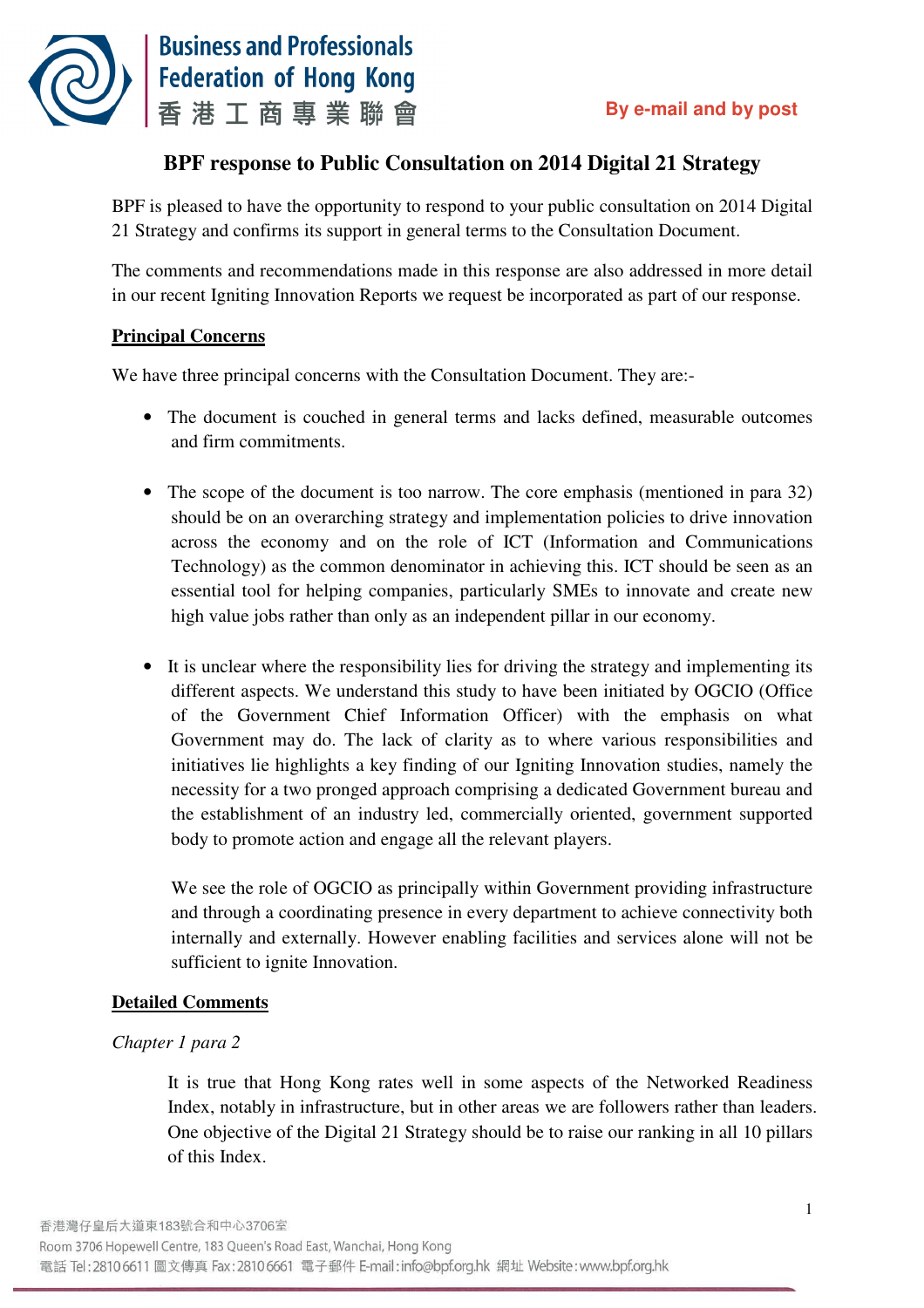

# *Chapter 1 para 5*

 This paragraph is too negative. It reflects outdated conventional thinking influenced by trends from the past rather than future opportunity. The aim must be to reach beyond our small domestic market not only to the mainland market but also the wider Asian growth markets. Technological development should be the spur to a renaissance of our manufacturing and related sectors through a new wave of skills intensive industries where our land shortages and relatively higher operating cost issues are outweighed by intellectual property protection, ease of doing business and access to skills etc.

 Competition, rather than being a threat, is healthy and can be overcome with proper emphasis on positive aspects such as higher earnings capability. For example in Europe today industries with above average use of IP rights contribute 39% of economic activity for 26% of jobs and a wage premium of 40%.

 ICT and Innovation are the key to rebalancing our economy and regenerating our manufacturing related role. They are a future pathway to social mobility.

#### *Chapter 2 para 10*

 As strategic thrusts, we submit that these are too passive in the sense that they infer that Government is concentrating mainly on providing the tools (e.g. platforms) leaving others to take or leave. We suggest the strategy would be strengthened by defining outcomes and priorities. For example, an objective could be to meet targets for R&D investment spending and for growing the share of the economy and employment of innovative ventures. Hong Kong cannot be everything and, without picking winners, government has a role in relating its strategies to an overall vision for example in providing products and services to a growing affluent and aging Asian middle class, in medical services and informatics, in communication and connectivity services to tourists and in overcoming our domestic digital divide.

# *Chapter 3 paras 13-16*

 We question the value of this initiative as it relates to a technology of five years ago. The take up has been low, maybe in part influenced by the fee but, rather than exploring whether making this separate ID free and more user friendly, we suggest that fresh thinking be applied to using the HK Identity card and linking it to cyber space.

 On a connected issue we understand that notwithstanding government support for migration from IPV4 to IPV6 for internet addresses there is no facility for IPV6 certification of products which therefore has to be done elsewhere thereby inhibiting local product development and marketing.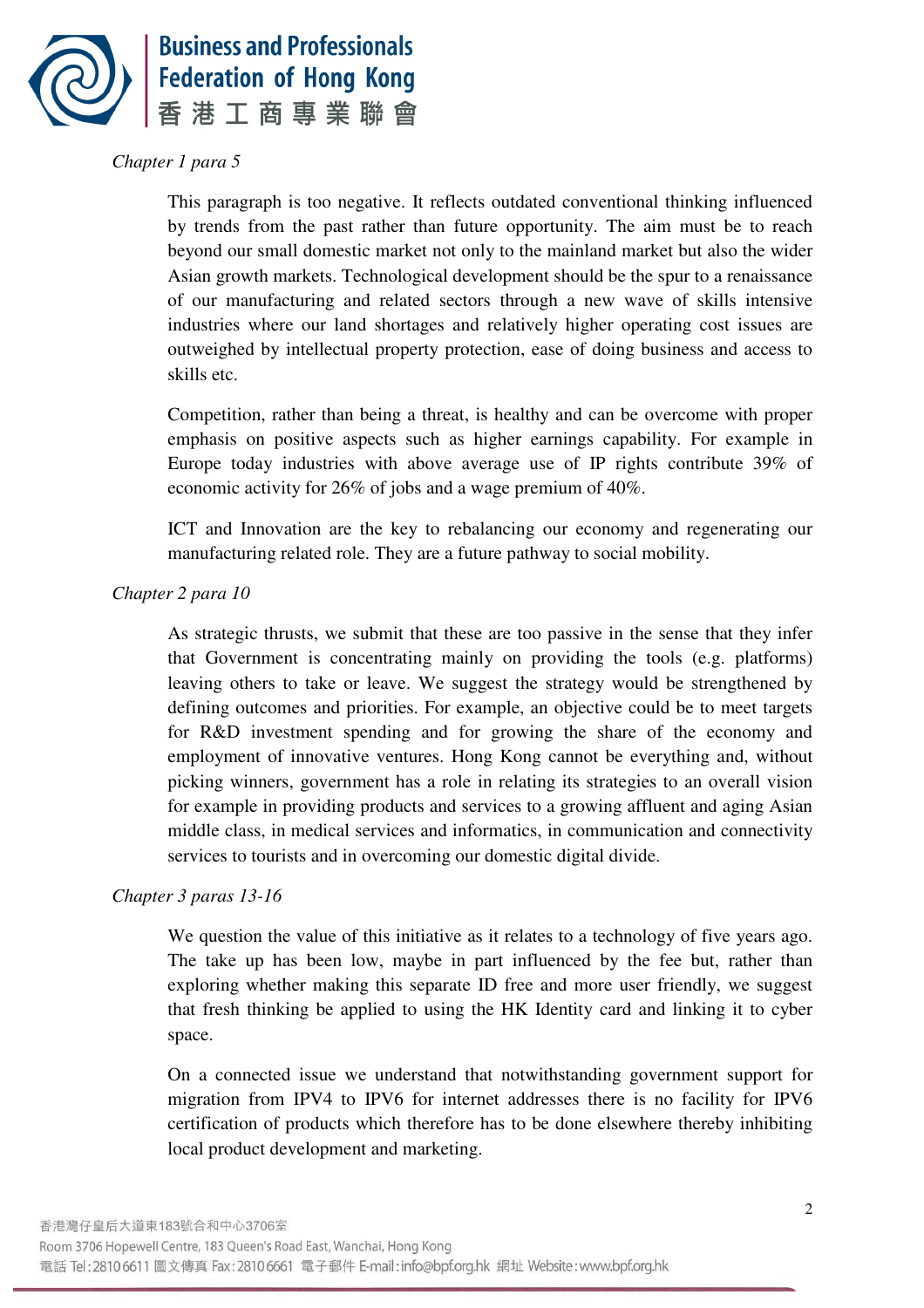

# *Chapter 3 paras 17-20*

 We agree that connectivity is the key and continue to make the case that territory wide free Wi-Fi is the single most powerful initiative the government can take in the short term in implementing Digital 21 Strategy and in Igniting Innovation. We expand on this and on how Government can partner with industry and other relevant bodies to achieve it in a separate document accompanying this submission.

 We should not be content to be a highly connected city and should aim to be THE most highly connected city.

# *Chapter 3 para 23*

 It is not just a question of training students in structured and logical thinking – robots can do that nowadays – far more important are catching them young to fire their imagination and creativity, to promote their ability to search for information and in counseling them that ICT and innovation is a socially and financially highly rewarding career option.

 We have made detailed recommendations on how to achieve this in our Business Case for the Introduction of Innovation Culture in Schools, which accompanies this submission.

#### *Chapter 4 paras 26-28 and 31*

 As we have emphasized earlier, these paragraphs represent the central rationale for Digital 21 Strategy and as such have our full support. However, providing free platforms and access to data is not enough. They must be accompanied by incentives and access to risk finance and mentorship. These are issues which we address in our 2013 Igniting Innovation in Hong Kong Report.

 We strike a note of caution in promoting the use of cloud computing and the risks of data loss and security. Promoting data security is an opportunity for you to support local innovation in this field and it has been suggested that you may wish to recommend the use of Network Box or similar services to address this concern.

#### *Chapter 4 para 29*

 Symposiums and events are not enough to encourage technology transfers from university to industry or generate greater cooperation between the two. There must be sticks and carrots for both parties. Research which has economic benefits should receive weighted credits. Digital 21 Strategy should address this very important area with more specific proposals.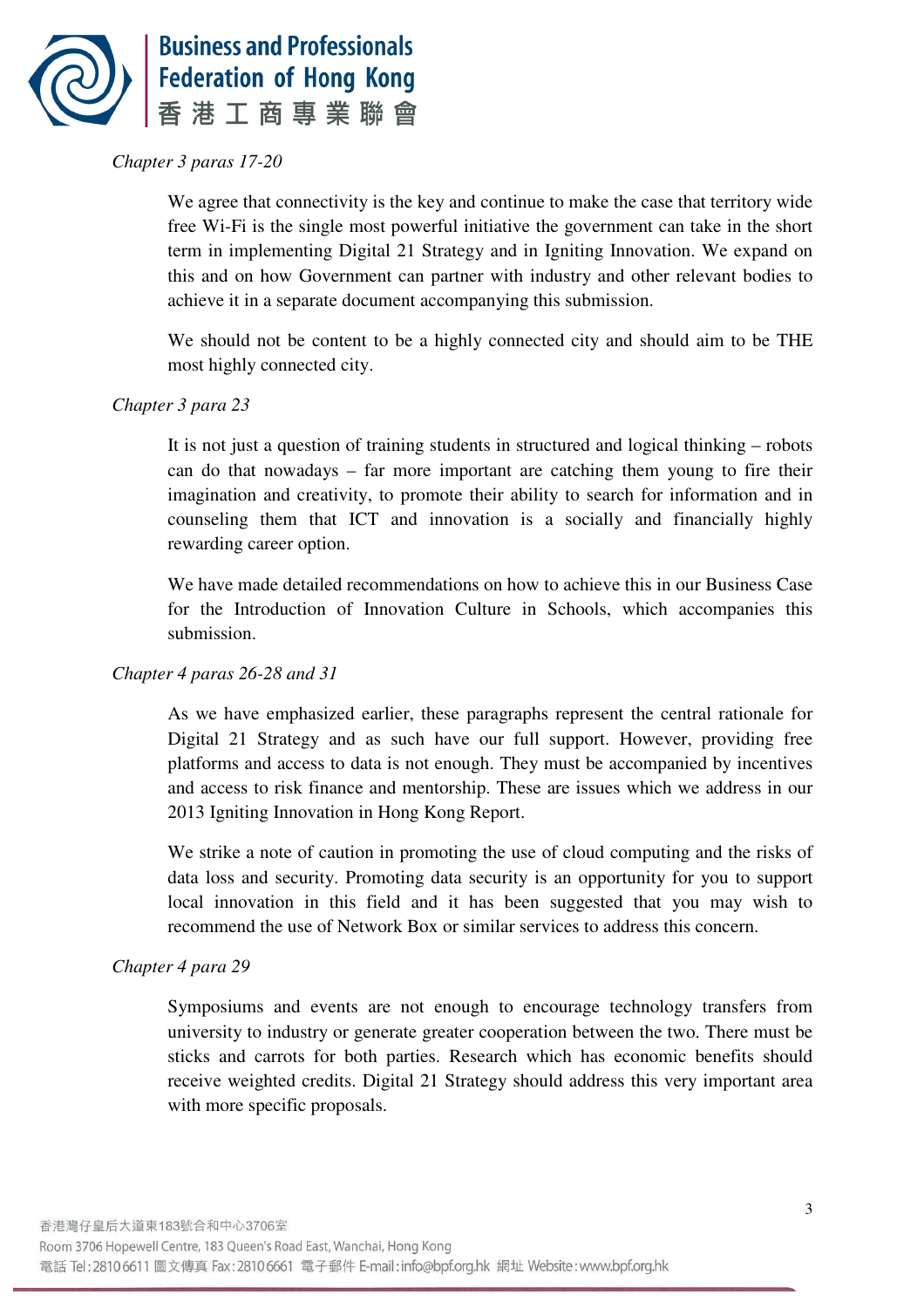

# *Chapter 5 para 39*

 We agree, subject to the priority for the ICT Industry to support innovation and penetrate the wider economy.

# *Chapter 5 paras 43-47*

 Two fundamental aspects which we address in our 2013 Igniting Innovation in Hong Kong Report are missing here. Access to funding and angels remains the weak link in our eco system for innovation and must be addressed by government in partnership with industry. The other, closely associated, is willingness to take and share risk. To quote the recent EU document Plan (Innovation), "make public innovation spending bold and experimental."

 In paragraph 45, we question whether this is not also the role of the Innovation and Technology Commission. This highlights the issue of coordination and cooperation both within government and between government and all relevant bodies which we raised earlier in this submission.

# *Chapter 5 para 49*

 We have made the point already that this is not just an issue for self-financing post- secondary education and requires action on a far wider front with an emphasis on 'catching them young'.

## *Chapter 5 para 51*

 Has OGCIO engaged with the Hong Kong Council for Accreditation of Academic & Vocational Qualifications? It is important that any such professional scheme be recognized internationally.

# *Chapter 5 para 54*

 The government incubation schemes are not well known and are under publicised. This again highlights the necessity for professional promotion and to work with other departments, with industries, universities, the science parks and organizations such as ASTRI.

# *Chapter 5 para 59*

 We applaud the pragmatic initiative to encourage the development of data centres in existing industrial buildings and industrial lots.

#### *Chapter 6*

 This chapter shows a clear understanding of how ICT can transform and integrate public services through ICT and has our full support. We would recommend